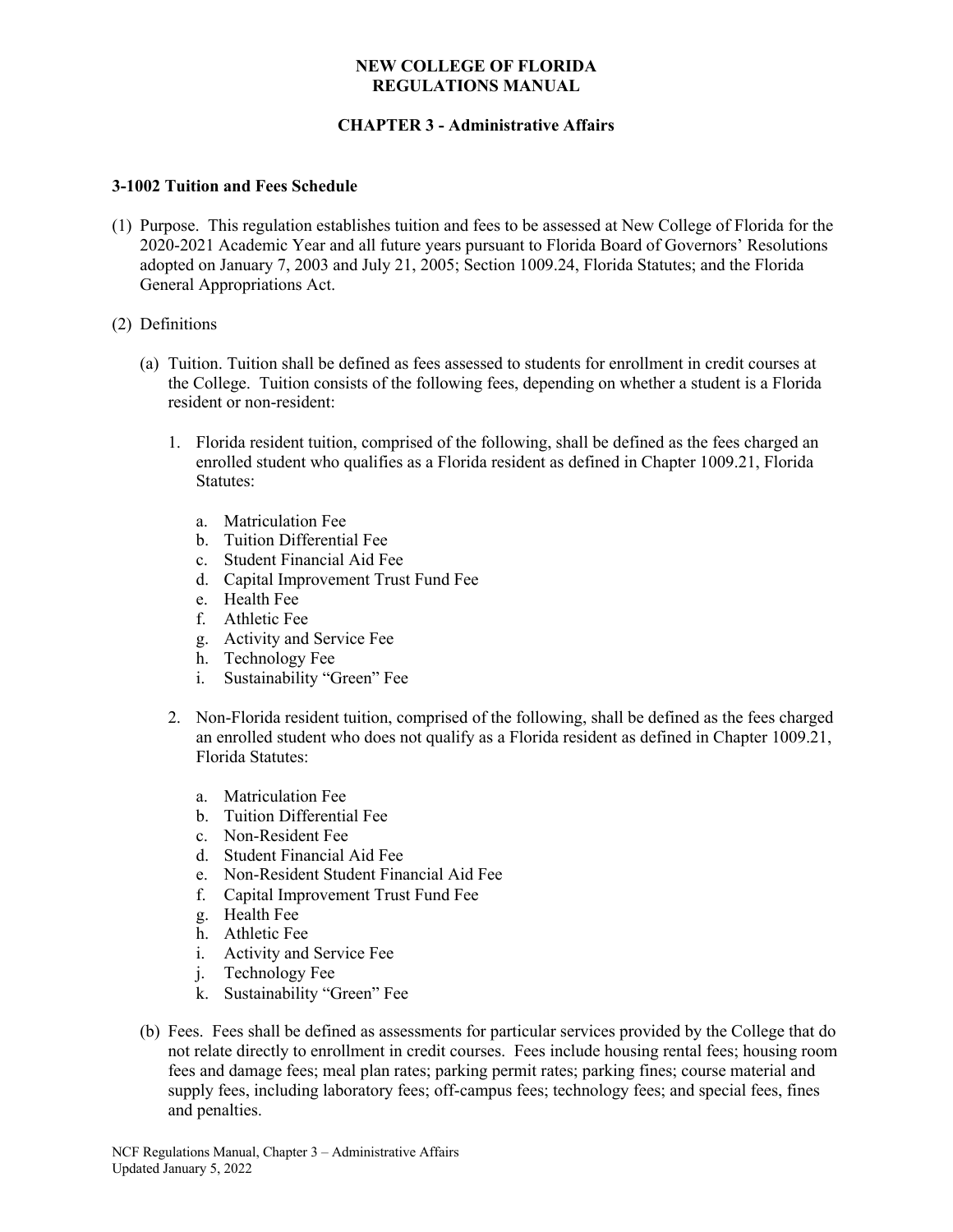## **CHAPTER 3 - Administrative Affairs**

(3) Tuition for 2020-2021 Academic Year**.** The following tuition shall be levied and collected for the fall semester 2020 and the spring semester 2021 for each student regularly enrolled, unless otherwise provided for herein:

|                                  | Undergraduate    |             |          | Graduate    |
|----------------------------------|------------------|-------------|----------|-------------|
| Fee per Student Credit Hour      | Florida Resident | Non-Florida | Florida  | Non-Florida |
| (SCH)                            |                  | Resident    | Resident | Resident    |
| Matriculation                    | \$105.07         | \$105.07    | \$398.13 | 398.13      |
| <b>Tuition Differential</b>      | 40.13            | 40.13       |          |             |
| Non-Florida Resident Fee         |                  | 609.23      |          | 662.04      |
| <b>Student Financial Aid Fee</b> | 5.25             | 5.25        | 19.90    | 19.90       |
| Non-Florida Resident             |                  | 30.46       |          | 33.10       |
| <b>Student Financial Aid Fee</b> |                  |             |          |             |
| Capital Improvement Fee          | 6.14             | 6.14        | 6.14     | 6.14        |
| Activity and Service Fee         | \$14.25          | \$14.25     | \$14.25  | \$14.25     |
| Health Fee                       | \$6.30           | \$6.30      | \$6.30   | \$6.30      |
| Athletic Fee                     | \$8.71           | \$8.71      | \$8.71   | \$8.71      |
| <b>Technology Fee</b>            | 5.25             | 5.25        | 19.90    | 19.90       |
| Sustainability "Green" Fee       | 1.00             | 1.00        | 1.00     | 1.00        |
| <b>TOTAL PER SCH</b>             | \$192.10         | \$831.79    | \$474.33 | \$1,169.47  |
|                                  |                  |             |          |             |

Undergraduate Tuition Calculation Example:

| <b>Florida Resident</b>                 | <b>Non-Florida Resident</b> |
|-----------------------------------------|-----------------------------|
| Fall Semester $-$ with individual study |                             |
| \$3,842.00                              | \$16,635.80                 |
| \$3,073.60                              | \$13,332.64                 |
| \$6,915.60                              | \$29,944.44                 |
|                                         |                             |

Note: Undergraduate tuition for students enrolled for their eighth semester contract is based on 12 SCH.

Graduate Tuition Calculation Example:

|                               | <b>Florida Resident</b> | <b>Non-Florida Resident</b> |
|-------------------------------|-------------------------|-----------------------------|
| Total Annual Tuition (24 SCH) | \$11,383.92             | \$28,067.28                 |

- (b) Each student enrolled in the same undergraduate college-credit course more than twice, shall be assessed an additional \$189.76 per credit hour charge in addition to the matriculation fees outlined above for each such course.
- (4) Housing Rental Rates**.** All housing contracts are inclusive of the Fall and Spring Terms. Rates set out below are per person.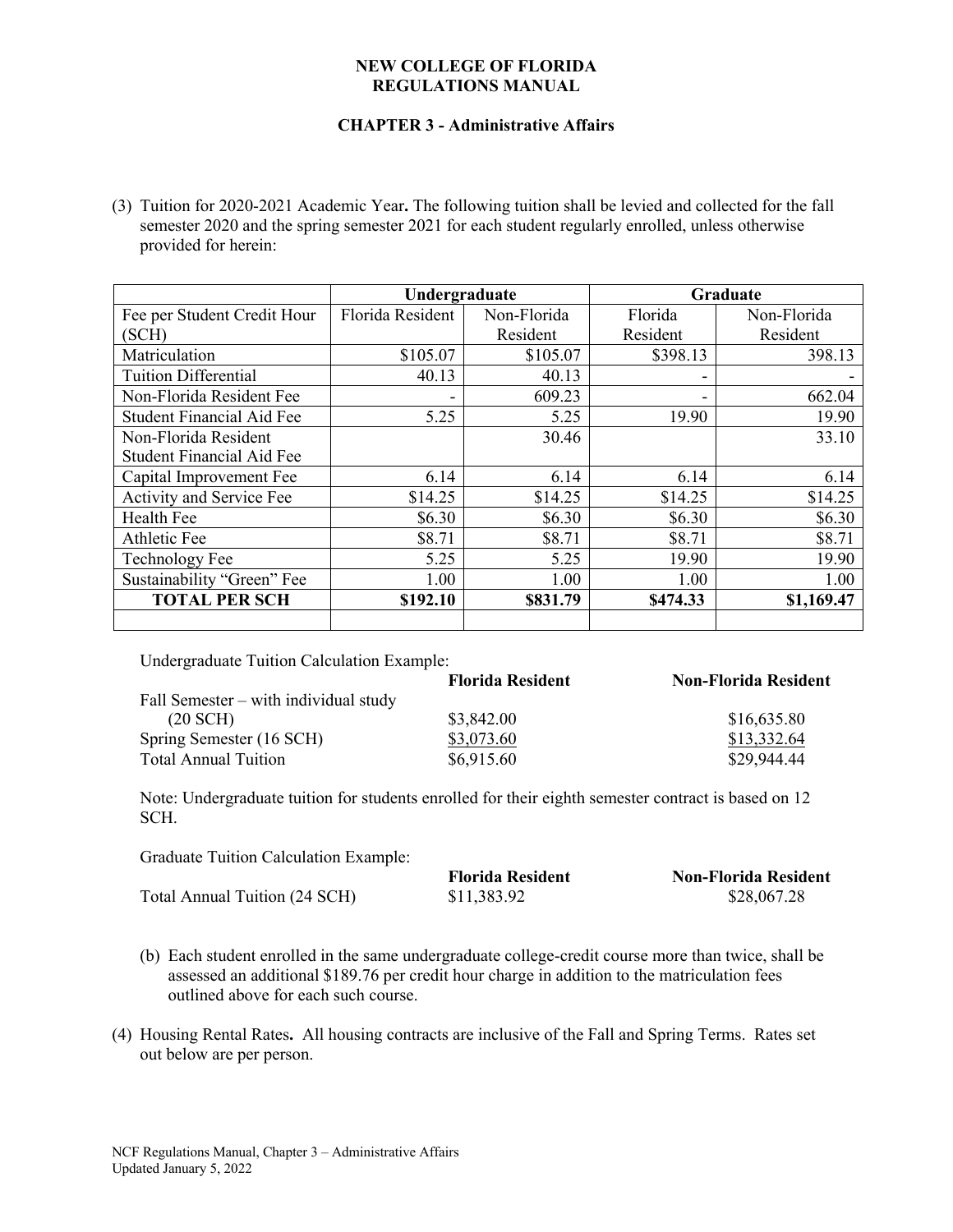### **CHAPTER 3 - Administrative Affairs**

(The following annual rates were changed effective January 5, 2022 as approved by the BOT)

| <b>Room Type</b>                                  | <b>Authorized Annual</b> | <b>Actual for</b> |  |
|---------------------------------------------------|--------------------------|-------------------|--|
|                                                   | <b>Rental Rate</b>       | $2022 - 23$       |  |
| Triple Room (Offered at the College's Discretion) | \$5,200                  | \$5,200           |  |
| Double Room (Palmer B)                            | \$7,000                  | \$6,695           |  |
| Double Room (Pei)                                 | \$7,000                  | \$7,000           |  |
| Single Room (Palmer B)                            | \$9,000                  | \$7,235           |  |
| Studio Double (Letter Dorms)                      | \$7,500                  | \$7,500           |  |
| Preferred Single (Palmer B)                       | \$10,500                 | \$7,775           |  |
| Single Room (Letter Dorms)                        | \$9,000                  | \$9,000           |  |
| Preferred Single (Dort, Goldstein)                | \$10,500                 | \$9,720           |  |
| Preferred Single (Pei)                            | \$10,500                 | \$10,500          |  |
| Resident Assistant, All Rooms                     | \$1,600                  | \$1,600           |  |

# (5) Housing Room Fees Including Damage Fees:

| (a)     |                                                                                         |  |
|---------|-----------------------------------------------------------------------------------------|--|
| (b)     |                                                                                         |  |
| (c)     |                                                                                         |  |
| (d)     | Failure to vacate room by designated checkout date \$200.00 plus appropriate daily rate |  |
| (e)     |                                                                                         |  |
| (f)     |                                                                                         |  |
| (g)     |                                                                                         |  |
| (h)     | Student Employee Summer Housing Rates, plus sales tax13.48-25.00/person/day             |  |
| (i)     |                                                                                         |  |
| (j)     |                                                                                         |  |
| (k)     |                                                                                         |  |
| (1)     |                                                                                         |  |
|         |                                                                                         |  |
| (m)     |                                                                                         |  |
| (n)     |                                                                                         |  |
| $\circ$ |                                                                                         |  |
| (p)     | Replace Lock Core                                                                       |  |
|         |                                                                                         |  |
|         |                                                                                         |  |
| (q)     |                                                                                         |  |
|         |                                                                                         |  |
|         |                                                                                         |  |
|         |                                                                                         |  |
| (r)     |                                                                                         |  |
| (s)     |                                                                                         |  |
|         |                                                                                         |  |
|         |                                                                                         |  |
|         |                                                                                         |  |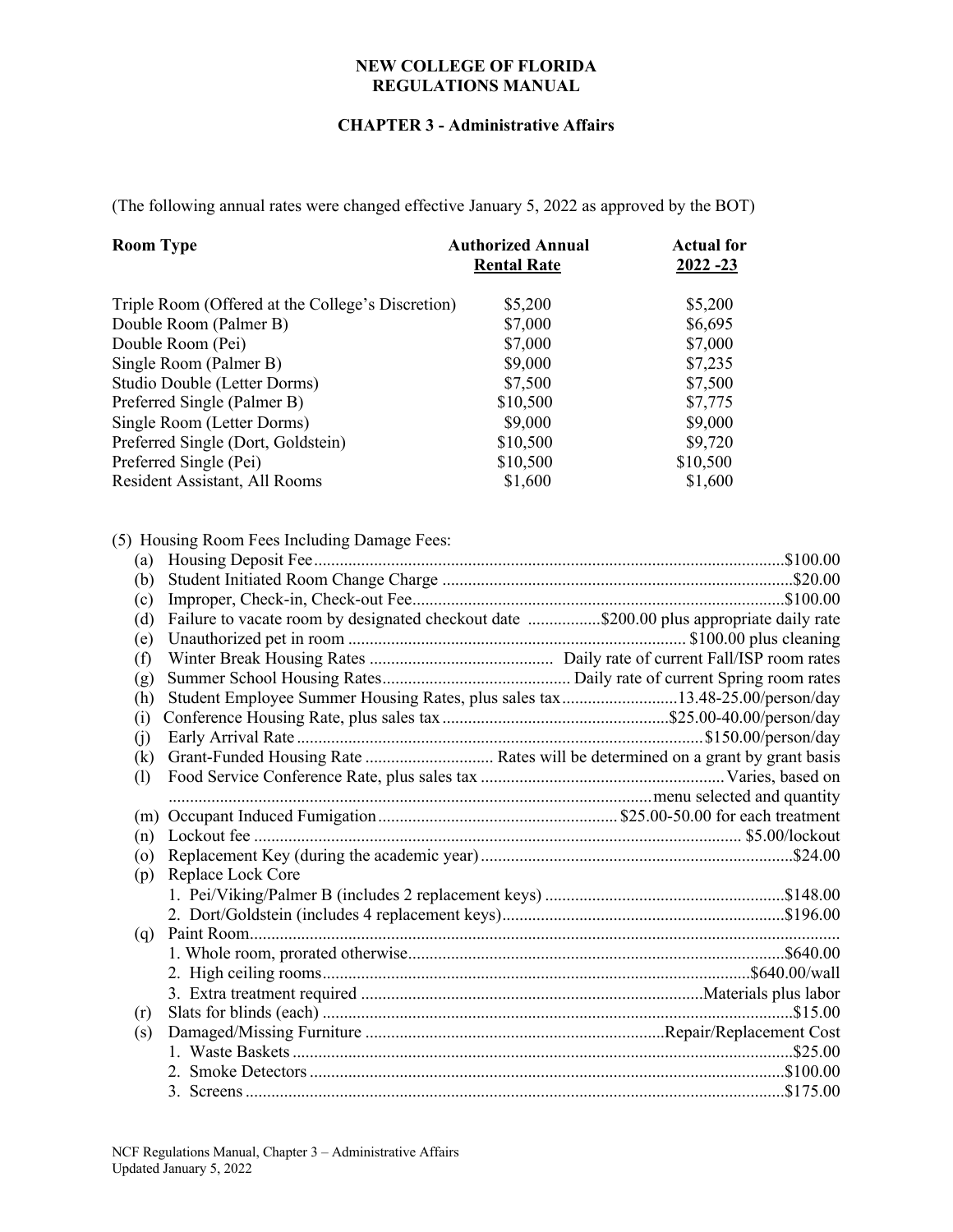# **CHAPTER 3 - Administrative Affairs**

| (t) |                        |  |
|-----|------------------------|--|
| (u) |                        |  |
| (v) |                        |  |
| (w) |                        |  |
| (x) |                        |  |
| (y) |                        |  |
| (z) |                        |  |
|     |                        |  |
|     |                        |  |
|     | (cc) Furniture Removal |  |
|     |                        |  |
|     |                        |  |

(6) Meal Plan Rates**.** All meal plan contracts are inclusive of Fall and Spring Terms.

| <b>Base Meal Plan</b>     | Fall |       | <b>Spring</b> | Total |       | <b>ISP</b> |     |
|---------------------------|------|-------|---------------|-------|-------|------------|-----|
| <b>Residential</b>        |      | 1,528 | 1,528         |       | 3,056 |            | 486 |
| <b>Commuter 25 Block</b>  |      | 425   | 425           |       | 850   |            |     |
| <b>Commuter 50 Block</b>  |      | 600   | 600           |       | 1,200 |            |     |
| <b>Commuter 100 Block</b> |      | 900   | 900           |       | 1,800 |            |     |

Students may increase their buying power above the mandatory base rates through the purchase of supplementary meal plans.

Fees include buying power in the dining hall and sales tax, if applicable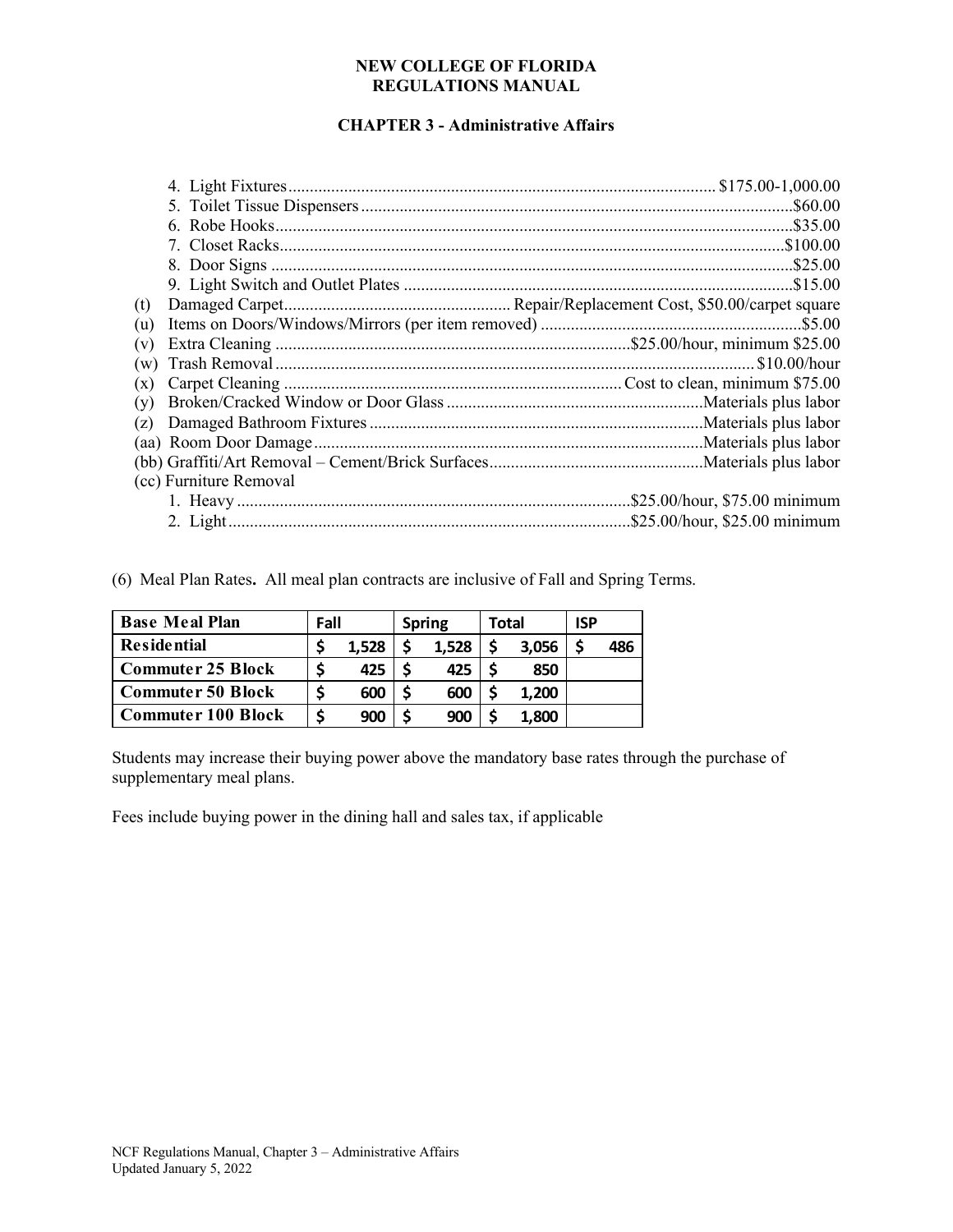# **CHAPTER 3 - Administrative Affairs**

# (7) Parking Permit Rates

| <b>Type</b> | <b>Amount</b> |
|-------------|---------------|
|             |               |
|             |               |
|             |               |
|             |               |
|             |               |
|             |               |
|             |               |
|             |               |

### Replacement Cost for Lost or Stolen Permits

| First Replacement: \$10.00 or full permit price, whichever is less  |
|---------------------------------------------------------------------|
| Second Replacement: \$10.00 or full permit price, whichever is less |
|                                                                     |

# (8) Parking Fines

| Unauthorized parking in a reserved space $-2nd$ time, subsequent offenses \$75.00, plus     |  |
|---------------------------------------------------------------------------------------------|--|
|                                                                                             |  |
|                                                                                             |  |
|                                                                                             |  |
|                                                                                             |  |
|                                                                                             |  |
|                                                                                             |  |
|                                                                                             |  |
|                                                                                             |  |
|                                                                                             |  |
|                                                                                             |  |
| Displaying a revoked, altered, lost, stolen or counterfeit permit  \$125.00, plus immediate |  |

| immobilization or tow and parking restricted or revoked for one year |  |
|----------------------------------------------------------------------|--|
|                                                                      |  |
|                                                                      |  |
|                                                                      |  |
|                                                                      |  |
|                                                                      |  |
|                                                                      |  |
|                                                                      |  |
|                                                                      |  |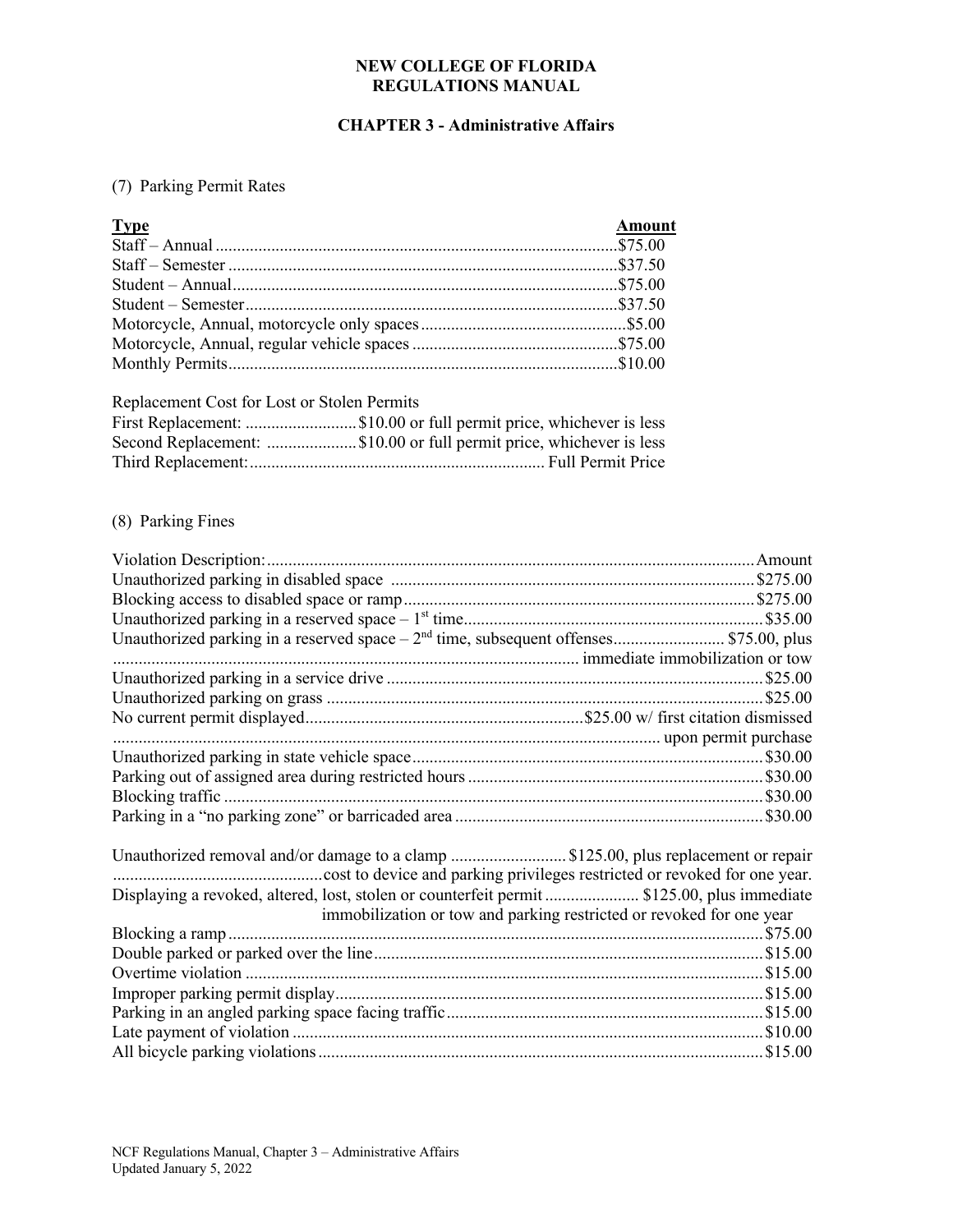### **CHAPTER 3 - Administrative Affairs**

# (9) Facility Licensing Fees

Venue licensing fees are established as follows:

# **COMMERCIAL**

| <b>JININILINUM ML</b>                                                             |           |
|-----------------------------------------------------------------------------------|-----------|
|                                                                                   |           |
|                                                                                   |           |
|                                                                                   |           |
| Sudakoff                                                                          |           |
| College Hall – Music Room, Living Room                                            |           |
| Patio and Bay Front: Weddings<br>Non-Affiliates                                   | All Times |
| College Hall – Music Room, Living Room, Patio, Excluding Bay Front (other events) |           |
|                                                                                   |           |
| College Hall – Living Room & Patio\$230/hour, 2 hour minimum – 10 hour maximum    |           |
|                                                                                   | \$700.00  |
|                                                                                   |           |
| Set-Up/Reset Services                                                             |           |
| Equipment Fee (apply to all spaces)                                               |           |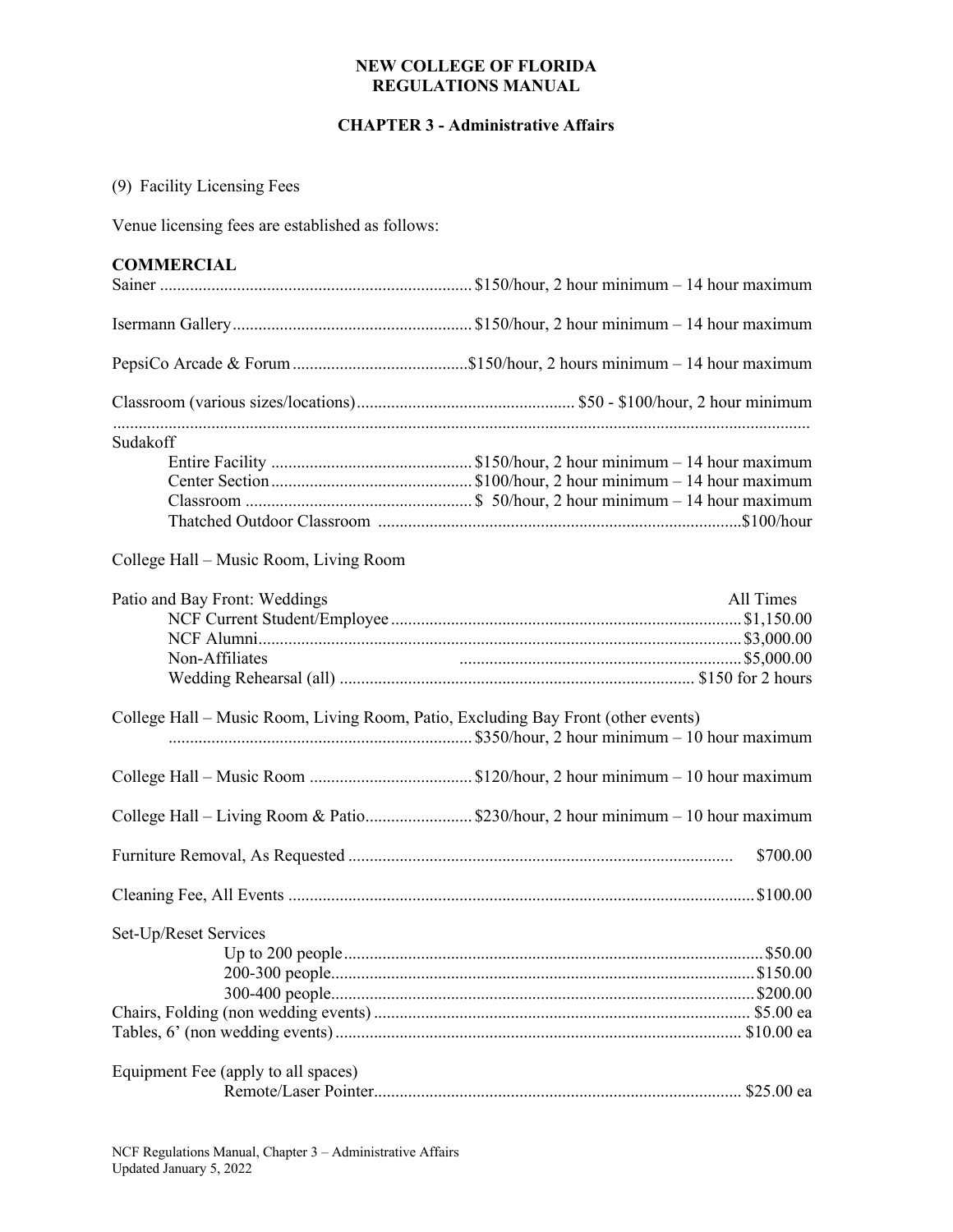# **CHAPTER 3 - Administrative Affairs**

|                   | Multimedia cart (with LCD or DLP projector, computer, DVD/VCR combo) \$350.00 ea       |  |
|-------------------|----------------------------------------------------------------------------------------|--|
|                   |                                                                                        |  |
|                   |                                                                                        |  |
|                   |                                                                                        |  |
| Services          |                                                                                        |  |
|                   |                                                                                        |  |
|                   |                                                                                        |  |
| <b>NON-PROFIT</b> |                                                                                        |  |
|                   |                                                                                        |  |
|                   |                                                                                        |  |
|                   |                                                                                        |  |
|                   |                                                                                        |  |
|                   |                                                                                        |  |
|                   | $$125/hour, 2 hour minimum - 14 hour maximum$                                          |  |
|                   |                                                                                        |  |
|                   |                                                                                        |  |
|                   | College Hall - Music Room, Living Room,                                                |  |
|                   | Patio, Excluding Bay Front (other events) \$250/hour, 2 hour minimum - 10 hour maximum |  |
|                   |                                                                                        |  |
|                   |                                                                                        |  |
|                   | College Hall - Living Room & Patio\$140/hour, 2 hour minimum - 10 hour maximum         |  |
|                   |                                                                                        |  |
|                   |                                                                                        |  |
|                   |                                                                                        |  |
|                   |                                                                                        |  |
|                   |                                                                                        |  |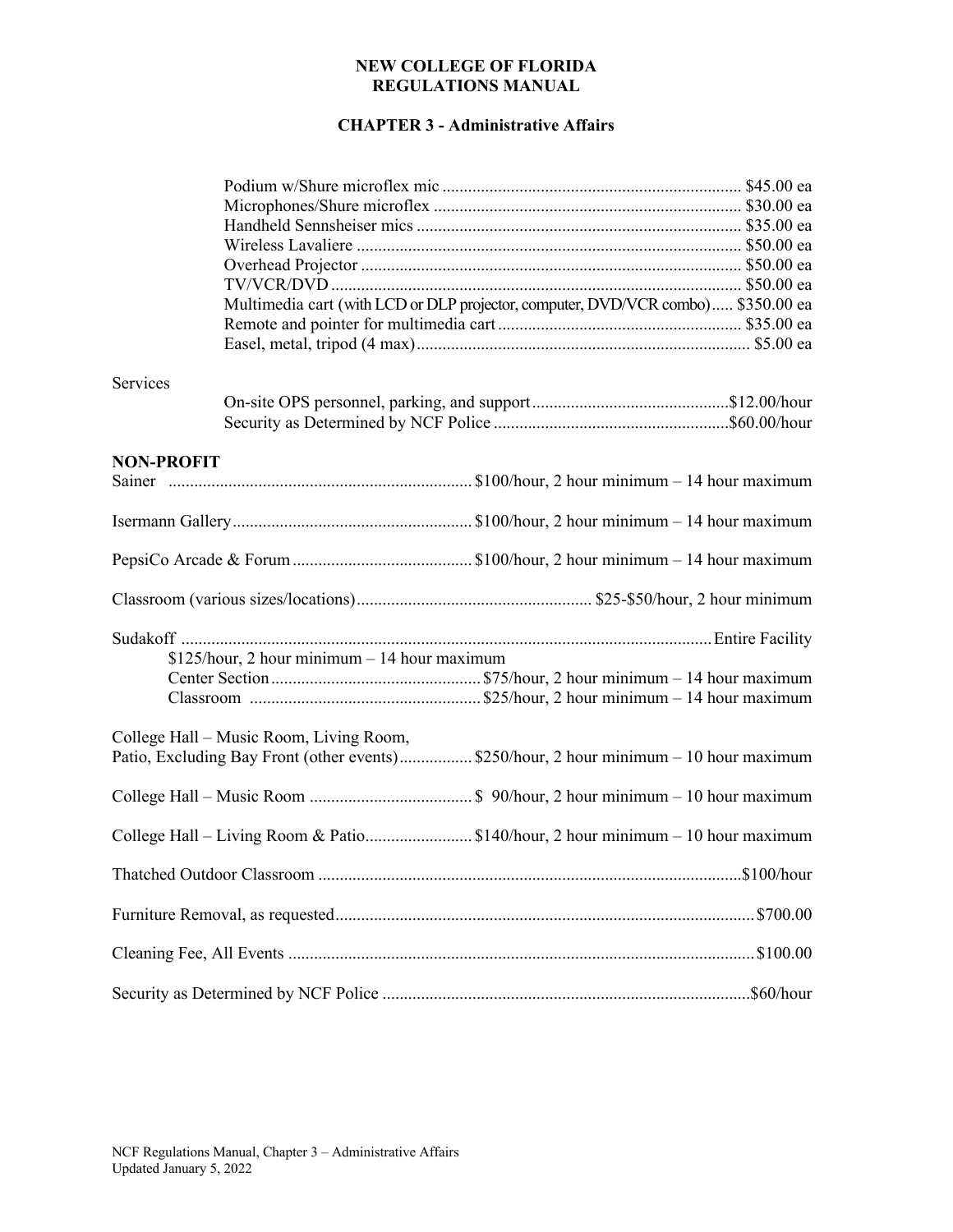# **CHAPTER 3 - Administrative Affairs**

| Set-Up/Reset Services                                                                                        |  |
|--------------------------------------------------------------------------------------------------------------|--|
|                                                                                                              |  |
|                                                                                                              |  |
|                                                                                                              |  |
|                                                                                                              |  |
|                                                                                                              |  |
|                                                                                                              |  |
| Miscellaneous Non-Wedding Events<br>Bay Front at College Hall, with no building or dock access \$150.00/hour |  |
| STUDENT, STAFF & FACULTY FEES - COLLEGE HALL, NON-WEDDING EVENTS                                             |  |
| College Hall - Music Room, Living Room, Patio,                                                               |  |
| Excluding Bay Front (other events)\$200/hour, 2 hour minimum - 10 hour maximum                               |  |
|                                                                                                              |  |
| College Hall - Living Room & Patio\$120/hour, 2 hour minimum - 10 hour maximum                               |  |
|                                                                                                              |  |
|                                                                                                              |  |
|                                                                                                              |  |
| Set-Up/Reset Services                                                                                        |  |
|                                                                                                              |  |
|                                                                                                              |  |
|                                                                                                              |  |
|                                                                                                              |  |
|                                                                                                              |  |
| <b>Additional Services/Fee</b>                                                                               |  |
|                                                                                                              |  |
|                                                                                                              |  |
| Miscellaneous Non-Wedding Events                                                                             |  |
|                                                                                                              |  |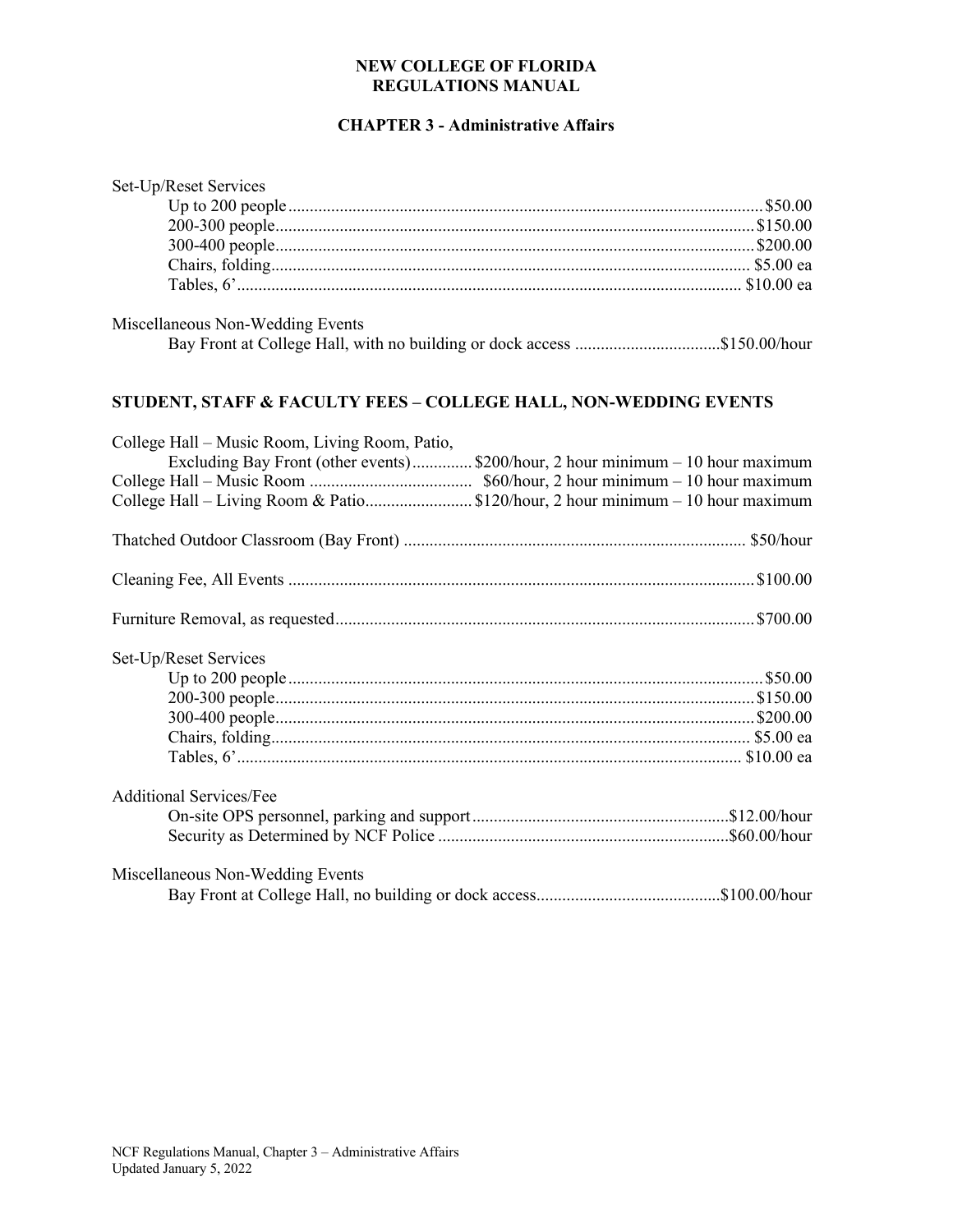### **CHAPTER 3 - Administrative Affairs**

(10) Material and Supply Fees including Laboratory Fees. The following fees are assessed per student per course.

| (a)               |  |
|-------------------|--|
| (b)               |  |
| (c)               |  |
| (d)               |  |
| (e)               |  |
| (f)               |  |
| (g)               |  |
| (h)               |  |
| (i)               |  |
| (i)               |  |
| $\rm(k)$          |  |
| (1)               |  |
| (m)               |  |
| (n)               |  |
| $\circ$           |  |
| (p)               |  |
| (q)               |  |
| (r)               |  |
| (s)               |  |
| (t)               |  |
| (u)               |  |
| (v)               |  |
| (w)               |  |
| (x)               |  |
| (y)               |  |
| (z)               |  |
| (aa)              |  |
| (bb)              |  |
| (cc)              |  |
| (dd)              |  |
| (ee)              |  |
| $(f\hat{f})$      |  |
| (gg)              |  |
| (hh)              |  |
| (ii)              |  |
| (i)               |  |
| (kk)              |  |
| (11)              |  |
|                   |  |
| (nn)              |  |
| (00)              |  |
| (pp)              |  |
|                   |  |
| (qq)              |  |
| (rr)              |  |
| (s <sub>s</sub> ) |  |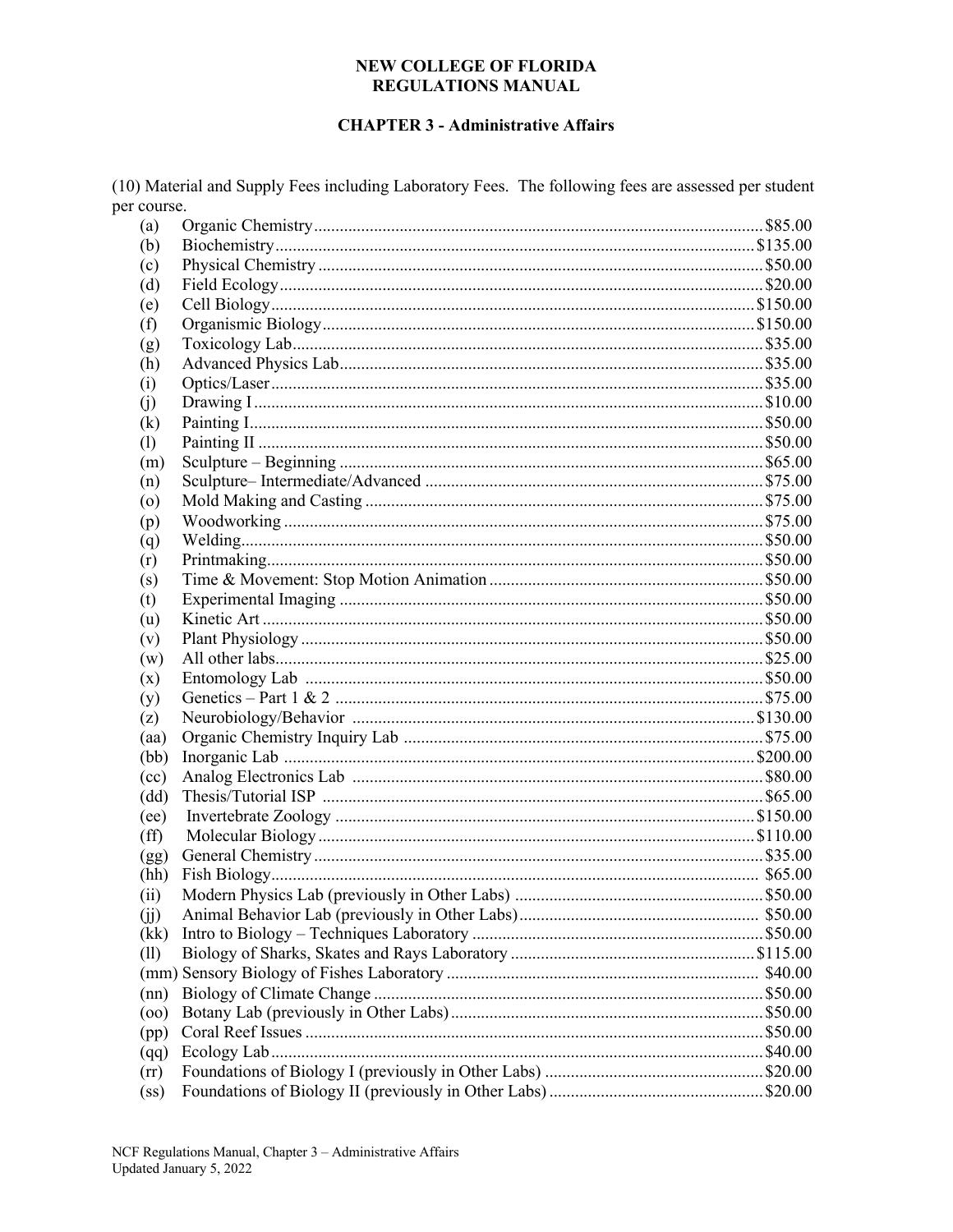# **CHAPTER 3 - Administrative Affairs**

- (11) Special Fees, Fines and Penalties. The following special fees, fines and penalties shall be levied and collected as provided hereafter: (a) Application Fee – Individuals who make application for admission to the College shall pay a nonrefundable Application Fee of \$30.00. (b) Admissions Deposit Fee – Individuals who are accepted to the College shall pay a non-refundable admissions deposit fee of \$200.00 that shall be applied to the student's tuition upon enrollment. If the student does not enroll, the fee shall be applied to financial aid, scholarships, financial assistance or student academic and career counseling services. (c) Late Registration Fee – Students who fail to initiate registration in the regular registration period shall be assessed a late Registration Fee of \$50.00. (d) Late Payment Fee – Students who fail to pay, or make appropriate arrangements for payment (installment payment, deferment, or third-party billing), of tuition by the deadline set by the College, which shall be no later than the end of the first week of classes, shall be assessed a Late Payment Fee of \$100.00 (e) Late Contract Fee.....................................................................................................................\$50.00 (f) Returned Check Fee................................................................................................................ \$25.00 (g) Overdue Library Book – \$0.25 per book/unit, per day, to a maximum of \$10.00, non-refundable (declared lost after 40 days) (h) Overdue Reserve Library Book- \$0.25 per item, per hour to a maximum of \$10.00, nonrefundable (i) Overdue Recalled Book or Unit \$2.50 per item, per day (j) Lost/Damaged Book or Unit – \$100.00 or the cost to replace the lost or irreparably damaged material if greater than \$100, plus a \$5.00 non-refundable administration fee, and the amount of the overdue fine, if any (k) Security/Access/Identification Card 1. Initial....................................................................................................................................\$10.00 2. First and Second Duplicates within an academic year if original damaged and returned ...... Free 2. Third and all subsequent duplicates ................................................................................... \$15.00 (l) Overdue Laptop Computer (per hour) ......................................................................................\$5.00 (m) Lost or Damaged Laptop Computer (Repair/Replacement Cost not to exceed \$2,000.00 plus \$20.00 Service Charge) (n) Lost key – (includes cylinder charge)....................................................................................\$124.00 (o) Equipment Damage or Loss............................................. \$50.00/hr labor + repair/replacement cost (p) Interlibrary Loans (overdue out-of-state materials) At 7 days overdue: non-refundable \$10.00 overdue fine.
	- At 30 days day overdue: non-refundable replacement cost, as determined by lending library